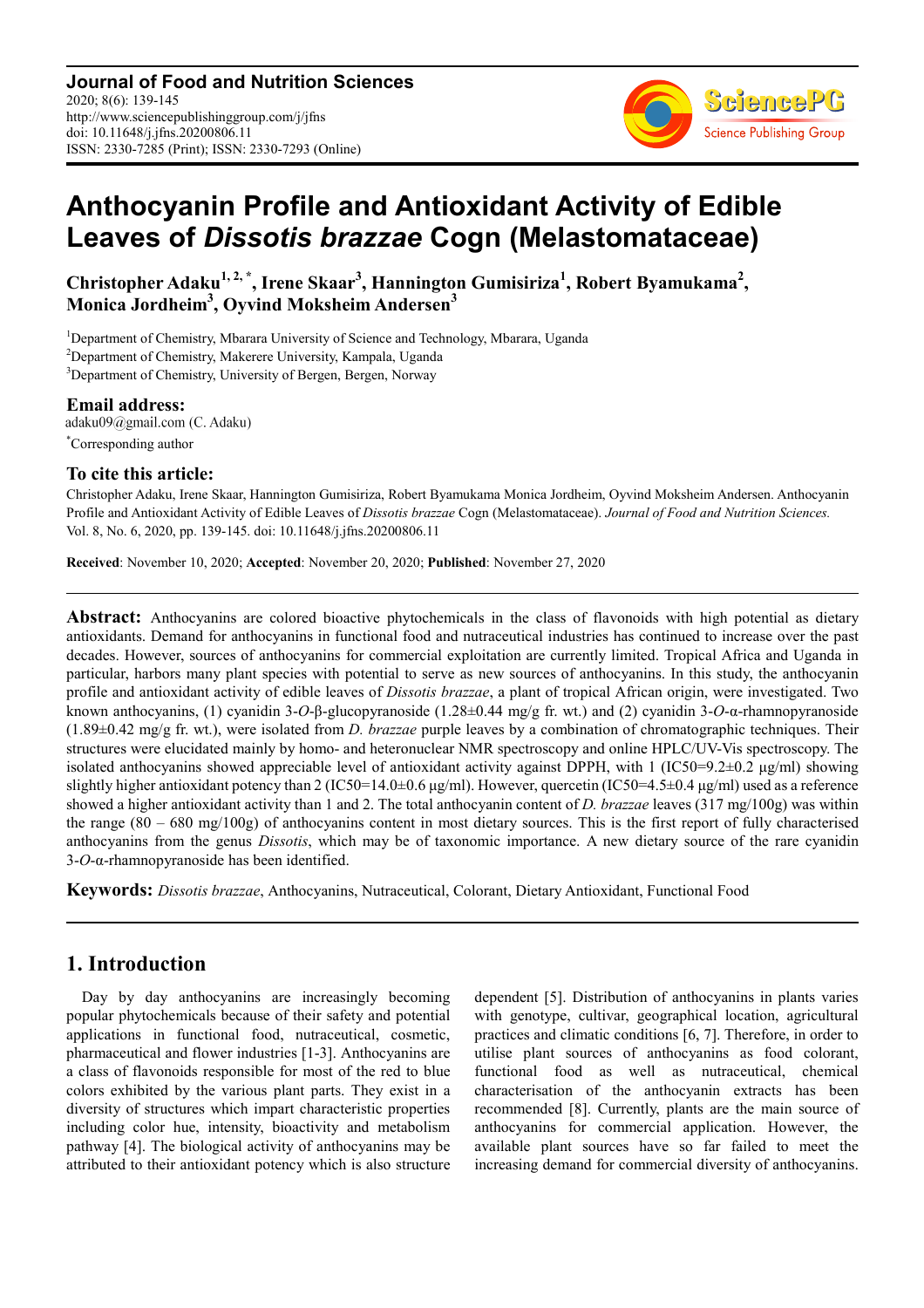More so, advances in technology such as cell culture and genetic engineering in anthocyanin production have also at the moment failed to produce commercial amounts of anthocyanins [9-11]. This therefore calls for a search for more plant sources of anthocyanins.

Many plants of African origin have not been adequately investigated with regard to anthocyanins. In our effort to unearth new sources of anthocyanins for food colorant, functional food and nutraceutical application from tropical African plants, *Dissotis brazzae* was investigated. *D. brazzae* is a native plant of the tropical region of Africa ranging from Guinea Republic to Angola, Democratic Republic of Congo, Uganda, Kenya and Tanzania [12]. It belongs to Melastomataceae family and the genus Dissotis is comprised of 140 species [13]. It is regarded as an important wild plant due to its medicinal and food value. In Western Uganda, the leaves are consumed as snacks by mainly herdsmen and children. In Democratic Republic of Congo, the plant is used as a medicinal herb against sickle cell [14]. The Hayas of the Kagera region in Tanzania use the plant to manage syphilis and cerebral malaria [15]. The leaf decoction has an anesthetic effect and is drunk to induce sleep and as an anthelmintic [16]. There are also reports of antimicrobial activity and antiplasmodial activity of *D. brazza*e leaves [15].

In spite of the seemingly popular ethnomedical and food utilisation of *D. brazzae*, its phytochemistry remains largely unknown. Generally, information on the phytochemical composition of the genus *Dissotis* is lacking. Out of the 140 species, only *Dissotis rotundifolia* and *Dissotis erecta* have been partly investigated for their phytochemical composition. The presence of alkaloids, tannins, saponins, flavonoids, anthraquinone, anthocyanin, terpenoids, phenols and cardiac glycosides in the leaves of *D. rotundifolia* has been reported [17, 18]. In addition, kaempferol-3-O-β-D-glucopyranose and kaempferol from *D. erecta* and apigenin-8-C-β-D-glucopyranoside and luteolin-8-C-β-Dglucopyranose from *D. rotundifolia* were identified by [19]. However, to the best of our knowledge the characterisation of anthocyanins from the Dissotis genus has not been reported before. In this paper, we report the anthocyanin profile and antioxidant activity of the mature purple leaves of *D. brazzae*.

# **2. Materials and Methods**

# *2.1. Isolation of Anthocyanins*

Fresh purple leaves of *D. brazzae* were collected from the bushes in Kyeizooba Sub-county, Bushenyi district, Uganda (approximate coordinates: 00°36'46.2"S, 30°15'35.7"E) in June, 2014. The plant was identified at the Herbarium of Botany Department, Makerere University where a voucher specimen (Adaku No. 03) was deposited. The fresh leaves (536 g) were extracted with 2L of methanol containing  $0.5\%$  (v/v) trifluoroacetic acid (TFA) (Merck, Darmstadt, Germany) in a deep freezer at 4°C for 20 hours. The filtered extract was concentrated under reduced pressure at 28°C in order to remove the methanol. The concentrate was defatted by partition against ethlyacetate (x2) and afterwards concentrated under reduced pressure to remove traces of the solvent. The unwanted polar compounds were removed by applying the extract to an Amberlite XAD-7 column (70 x 5 cm, Sigma-Aldrich, Steinheim, Germany). The anthocyanins adsorbed on the column were washed with water and eluted with methanol containing 0.5% TFA. The anthocyanins in the concentrated eluate from Amberlite column were separated on Sephadex LH-20 column (10 x 80 cm, Amersham Biosciences, Uppsala, Sweden) using H<sub>2</sub>O/MeOH/TFA (79.5:20:0.5, v/v/v) solvent with a flow rate of 5 mL/min. The Sephadex LH-20 fractions with similar qualitative anthocyanin contents (revealed by analytical HPLC) were combined and further purified by preparative reverse-phase HPLC to yield two compounds (1 and 2).

## *2.2. Preparative HPLC*

The preparative HPLC system consisted of a Gilson 321 pump and an UltiMate 3000 variable wave length UV detector (Dionex Corporation, Sunnyvale, CA, US), equipped with a  $25 \times 2.2$  cm (10  $\mu$ m) Econosphere C18 column (Grace, Deerfield, IL) and solvents (A) water  $(0.5\%$  TFA,  $v/v$ ) and  $(B)$ acetonitrile  $(0.5\%$  TFA,  $v/v$ ). The elution profile consisted of initial conditions with 90% A and 10% B followed by a linear gradient elution for the next 10 min to 14% B, isocratic elution (10-14 min), and the subsequent linear gradient conditions: 14-18 min (to 16% B), 18-22 min (to 18% B), 22-26 min (to 23% B), 26-31 min (to 28% B), and 31-32 min (to 40% B), with isocratic elution at 32-40 min (to 40% B) and a final linear gradient elution at 43-46 min (to 10% B). The flow rate was 15 mL/min, and aliquots of 250 *µ*L were injected manually. Prior to injection, all samples were filtered through a 0.45 µm Millipore membrane filter.

### *2.3. Analytical HPLC*

Analytical HPLC was performed using Agilent 1100 HPLC system (Agilent Technologies, Santa Clara, CA, USA) equipped with a HP 1050 diode array detector (Hewlett-Packard), an ODS-Hypersil column (20 x 0.5 cm, i.d., 5 *µ*m; Supelco, Bellefonte, PA, USA), two solvents; A (water/0.5% TFA;  $v/v$ ) and B (acetonitrile/0.5% TFA;  $v/v$ ). The elution profile consisted of initial conditions with 90% A and 10% B followed by a linear gradient elution for the next 10 min to 14% B, isocratic elution (10-14 min), and then subsequent linear gradient conditions; 14-18 min (to 16% B), 18-22 min (to 18% B), 22-26 min (to 23% B), 26-31 min (to 28% B), and31-32 min (to 40% B), isocratic elution 32-40 min (40% B), and final linear gradient elution 43-46 min (to 10%B). The flow rate was 1.0 mL/min, and aliquots of 15  $\mu$ L were injected with an Agilent 1100 Series microautosampler. Prior to injection, all samples were filtered through a 0.45  $\mu$ m Millipore membrane filter. The UV-Vis absorption spectra were recorded online during HPLC analysis over the wavelength range of 240-600 nm in steps of 2 nm.

### *2.4. NMR Spectroscopy*

The NMR spectra were obtained at  $600.13$  MHz ( $\rm{^1H}$ ) and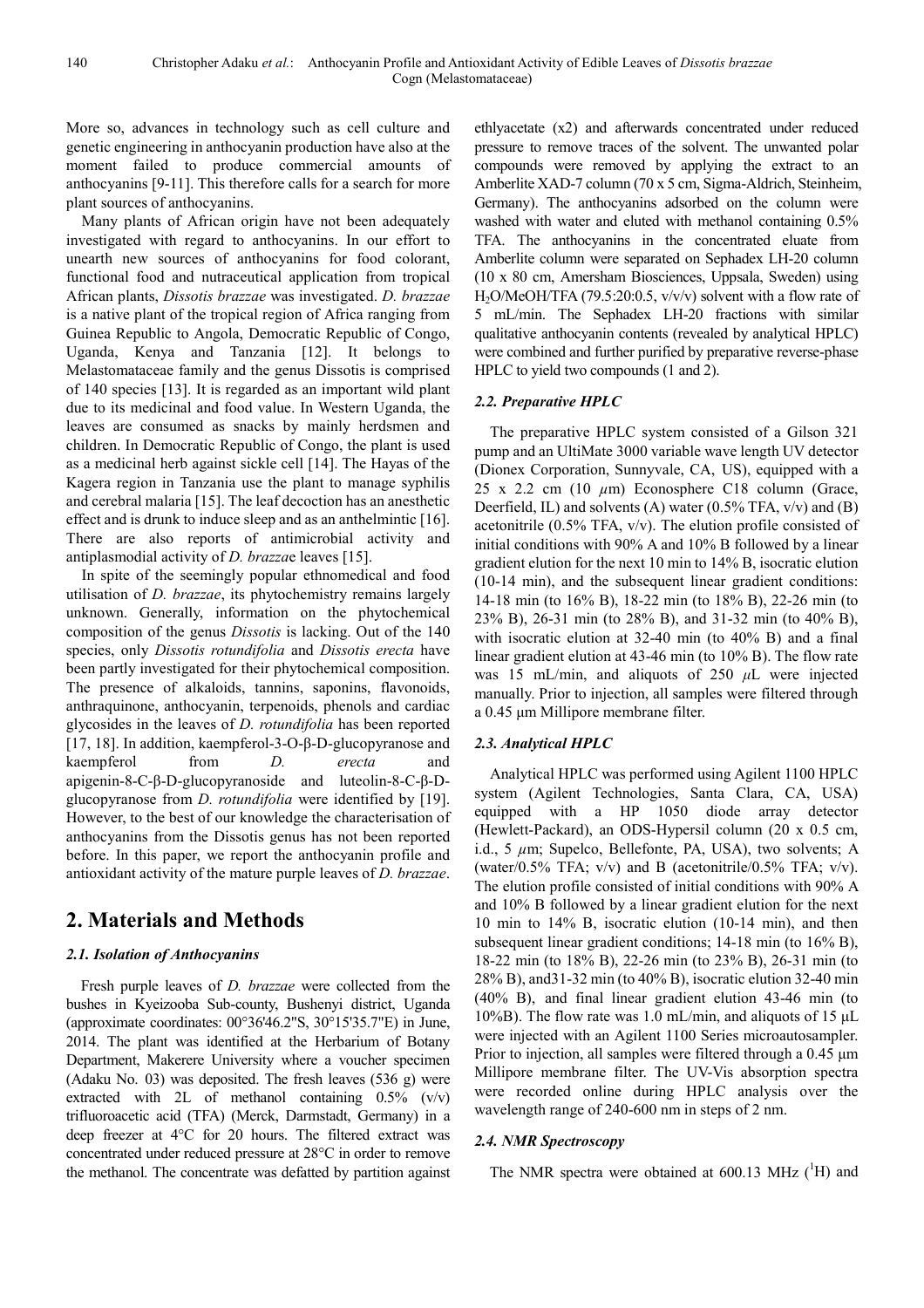150.92 MHz  $(^{13}C)$  on a Bruker Biospin Ultrashield Plus AV-600 MHz instrument equipped with a TCI  $^1H^{-13}C^{15}N$  CryoProbe head (Bruker BioSpin, Zürich, Switzerland). All spectra were recorded at 298 K and the deuteriomethyl  $^{13}$ C signal and the residual <sup>1</sup>H signal of the solvent (CF<sub>3</sub>COOD-CD<sub>3</sub>OD; 5:95,  $v/v$ ) were used as secondary references (δ 49.0 and 3.40 from TMS, for  ${}^{1}H$  and  ${}^{13}C$ , respectively) [20]. The NMR experiments  ${}^{1}H$ ,  ${}^{1}$ H- ${}^{13}$ C HSQC,  ${}^{1}$ H- ${}^{13}$ C HMBC,  ${}^{1}$ H- ${}^{1}$ H DQF-COSY and  ${}^{1}$ H- ${}^{1}$ H TOCSY were recorded.

#### *2.5. Quantitative Determination of Anthocyanins*

HPLC method was used to determine the amounts of the individual anthocyanins as described by [21]. Briefly, fresh purple leaves of *D. brazzea* (10 g) was extracted for 15 hours in 20 mL of methanol containing 0.5% TFA (v/v) in a refrigerator. The extraction was repeated twice to exhaust the pigments and the combined extracts were transferred into a volumetric flask to determine the total volume. The quantitative amounts of anthocyanins 1 and 2 were determined from a HPLC calibration curve based on pure cyanidin 3-glucoside (>95%, determined by HPLC-DAD/NMR standardization) isolated from wild Norwegian blackberries, without taking into account the variation of molar absorption coefficients for individual pigments. Five replicates of the sample were analysed. The results were presented as milligrams of cyanidin 3-glucoside equivalents per 100 g of fresh weight.

#### *2.6. Antioxidant Assay*

The free radical scavenging activity of the extract was determined according to the method described by [22]. Briefly, solutions of 1, 1-Diphenyl-2-picrylhydrazyl (DPPH) in methanol (4 mg/ml) and the test compound in DMSO (10 mg/ml) were prepared. UV absorbance at 517 nm  $(A_{51} = 1.0)$ for an aliquot of the DPPH solution (2.95 ml) was measured. The aliquot was mixed with the test compound solution (0.05 ml) and the UV absorbance at 517 nm was measured for 5 min. The procedure was repeated for the test compound serial dilutions of 5, 2.5, 1.3, 0.7 mg/ml. Quercetin was used as a positive control. All aliquots were analyzed in triplicate and results given as averages±standard deviation.

# **3. Results and Discussion**

#### *3.1. Structure Determination*

#### *3.1.1. HPLC and On-line UV-Visible Analysis*

The HPLC profile (Figure 1a) of *D. brazzea* purple leaves extract detected at 520±20 nm revealed two major anthocyanins  $(1&2)$ . The On-line UV-Visible spectra (Figure 1b) showed that both anthocyanins absorb at the same wavelength in the visible region ( $\lambda_{Vis-max}$  at 516 nm), which points to an aglycone with two oxygen-functions on the B-ring (cyanidin or peonidin) [23]. From table 1, the  $A_{440}/A_{Vis-max}$  of 31.8% for 1 and 32.3% for 2 were in accordance with 3-glycosyl substitution and the  $A<sub>UV-max</sub>/A<sub>Vis-max</sub>$  of 0.54 for each pigment indicated one sugar moiety [24]. The absence of local  $\lambda_{\text{max}}$  around 310-330 nm in the UV region of the spectra showed absence of aromatic

acylation [25]. Thus, compounds 1 and 2 were deemed to be 3-monoglycosides of cyanidin or peonidin.



*Figure 1. (a) HPLC profile for anthocyanins 1 and 2 (b) On-line UV-Visible spectra for anthocyanins 1 and 2.* 

*Table 1. UV-Vis data for anthocyanins 1 and 2.* 

| Compound      | $\mathcal{N}_{\text{Vis max}}$ | $\lambda$ IIV max | $A_{440}/A_{vis \, max}$ | $A_{UV-max}/A_{Vis-max}$ |
|---------------|--------------------------------|-------------------|--------------------------|--------------------------|
| Anthocyanin 1 | 516                            | 280               | 31.8                     | 0.54                     |
| Anthocyanin 2 | 516                            | 280               | 32.3                     | 0.54                     |

### *3.1.2. NMR Spectroscopy Analysis*

The 1D  $\mathrm{H}$  NMR spectrum of compound 1 showed six signals in the aromatic region. The signals at  $\delta$  8.14 (d, J=2.3) Hz, H-2'),  $\delta$  8.35 (dd, J=2.3, 8.7 Hz, H-6') and  $\delta$  7.11 (d, J=8.7 Hz, H-5<sup>'</sup>) arose from AMX-system of the anthocyanidin B-ring, while the signals at  $\delta$  9.12 (d, J=0.8 Hz, H-4),  $\delta$  6.75 (d, J=1.9 Hz, H-6) and  $\delta$  6.98 (dd, J=0.8, 1.9 Hz, H-8) belonged to the A- and C-rings (Table 2). The chemical shifts for the corresponding carbons of aglycone of compound 1 were assigned from the HSQC spectrum. The chemical shifts for quaternary carbon atoms of the aglycone were assigned from the HMBC spectrum using the procedure reported by [26]. The assignment of the chemical shifts were in conformity with a cyanidin aglycone. Peonidin was ruled out because there was no absorption corresponding to the  $OCH_3$  group.

The  $1D<sup>1</sup>H NMR$  spectrum of compound 2 showed similar signals in the aromatic region;  $\delta$  8.01 (d, J=2.3 Hz, H-2'),  $\delta$ 8.11 (dd, J=2.3, 8.6 Hz, H-6′) and δ 7.14 (d, J=8.6 Hz, H-5′) for AMX-system of the anthocyanidin B-ring and δ 9.06 (d, J=0.8 Hz, H-4),  $\delta$  6.76 (d, J=1.9 Hz, H-6) and  $\delta$  6.98 (dd, J=0.8, 1.9 Hz, H-8) for A- and C-rings (Table 3), also in accordance with cyanidin aglycone.

The TOCSY spectrum of compound 1 revealed one sugar unit. The protons of the sugar unit were assigned from cross-peaks in the DQF-COSY spectrum supported by cross-peaks in the HSQC spectrum [26]. Starting from the anomeric proton at  $\delta$  5.38 the observed cross-peak at  $\delta$ 5.38/3.76 permitted the assignment of δ 3.76 to 2-H′′. A sequential walk through approach was afterwards used to assign the coupled protons, 3-H′′, δ 3.63 (3.76/3.63), 4-H′′, δ 3.53 (3.63/3.53), 5-H′′, δ 3.65 (3.53/3.65), 6B-H′′, δ 3.80 (3.65/3.80) and 6A-H′′, δ 4.00 (3.65/3.80/4.00) (Table 2). The corresponding sugar carbons were assigned from their cross-peaks in the HSQC spectrum. The range of chemical shift values from  $\delta$  62.4 to  $\delta$  78.7 of the non-anomeric carbons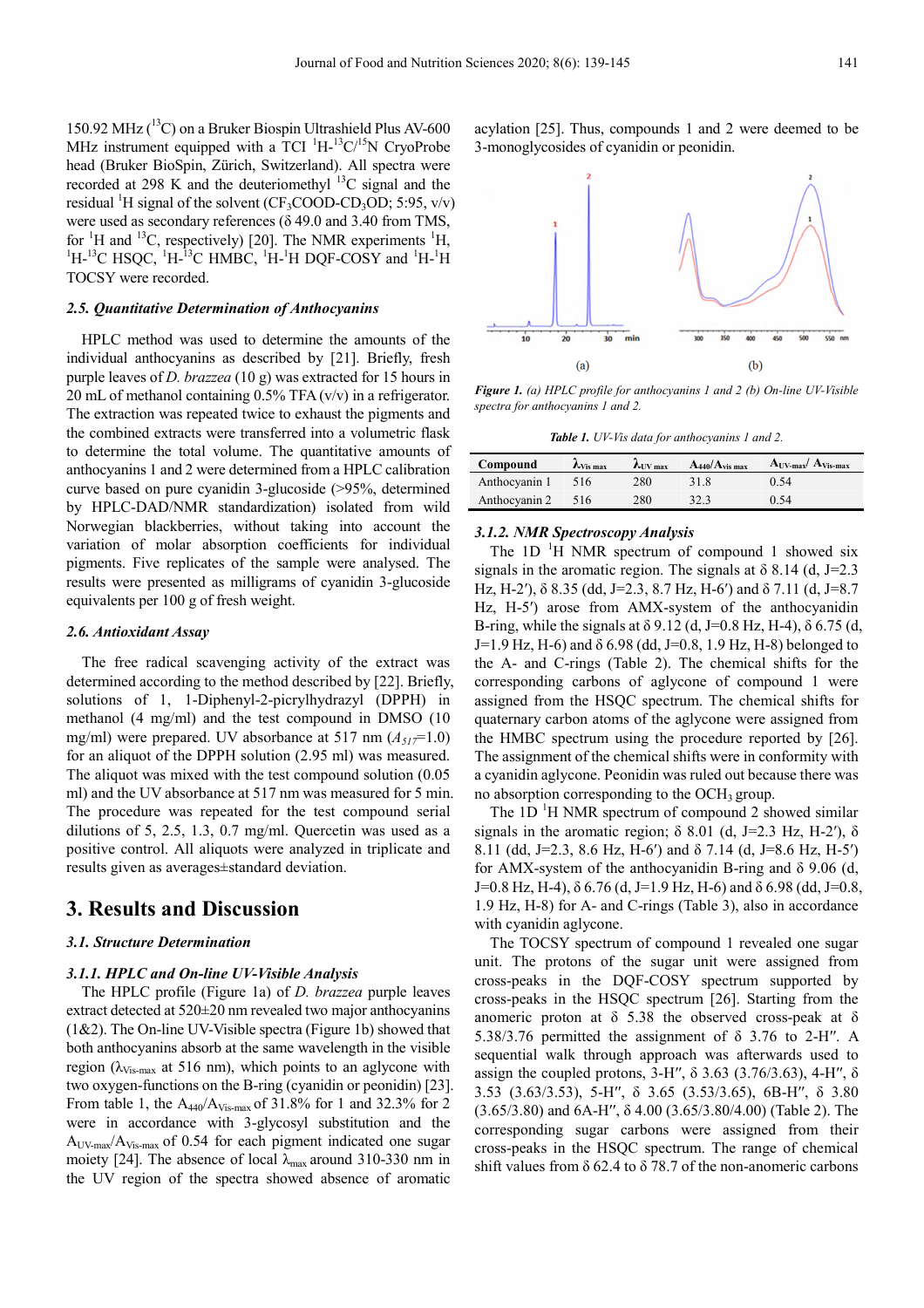was indicative of a pyranose hexose [27]. The chemical shifts and coupling constants were in conformity with a β-glucopyranoside. A cross-peak at δ 5.38/145.5 (H-1"/C-3) in the HMBC spectrum confirmed the linkage of the glucopyranose moiety to the 3- position of the aglycone while the coupling constant of the anomeric proton at  $\delta$  5.38 (d, J=7.8 Hz, 1-H′′) confirmed the β-configuration. Therefore, compound 1 was identified as cyanidin-3-*O*-β-glucopyranoside (Figure 2 (a))

From the TOCSY spectrum of compound 2, only one sugar unit was also revealed and it was observed that one of the proton signals of this sugar unit was at high-field,  $\delta$  1.37 (d, J=6.1 Hz). This signal is typically associated with a rhamnose moiety [28]. The chemical shifts and the  $\mathrm{^{1}H_{1}}$ - $\mathrm{^{1}H}$  coupling constants for the sugar moiety were established from the DQF-COSY and the HSQC spectra (Table 3), confirming the rhamnopyranosyl group. A cross-peak at δ 5.84/145.7 (1-H′′/C-3) in the HMBC spectrum confirmed the linkage of the rhamnopyranosyl group to the 3- position of the aglycone while the coupling constant of the anomeric proton at  $\delta$  5.84 (d, J=1.7 Hz, 1-H'') confirmed the  $\alpha$ -configuration. Therefore, compound 2 was identified as cyanidin-3-*O*-α-rhamnopyranoside (Figure 2 (b)).

*Table 2. Proton and Carbon-13 NMR spectral data for anthocyanin 1 (cyanidin-3-O-β-glucopyranoside).* 

|                                  | <sup>1</sup> H $\delta$ (ppm), multiplicity, <i>J</i> (HZ) | <sup>13</sup> C $\delta$ (ppm) |
|----------------------------------|------------------------------------------------------------|--------------------------------|
| Aglycone                         |                                                            |                                |
| 2                                |                                                            | 164.3                          |
| $\overline{3}$                   |                                                            | 145.5                          |
| $\overline{4}$                   | 9.02, d0.9                                                 | 136.9                          |
| 5                                |                                                            | 159.0                          |
| 6                                | 6.75, d1.9                                                 | 103.3                          |
| $\overline{7}$                   |                                                            | 170.3                          |
| 8                                | $6.98, dd\,0.8, 1.9$                                       | 95.1                           |
| 9                                |                                                            | 157.6                          |
| 10                               |                                                            | 113.2                          |
| 1'                               |                                                            | 121.1                          |
| $2^{\prime}$                     | 8.14, d2.3                                                 | 118.4                          |
| 3'                               |                                                            | 147.3                          |
| 4'                               |                                                            | 155.7                          |
| 5'                               | 7.11, d8.7                                                 | 117.4                          |
| 6 <sup>′</sup>                   | 8.32, dd 2.3, 8.7                                          | 128.2                          |
| $3$ -O- $\beta$ - glucopyranosyl |                                                            |                                |
| 1"                               | 5.38, $d7.8$                                               | 103.7                          |
| 2"                               | $3.76$ , dd $7.8$ , $9.3$                                  | 74.8                           |
| 3"                               | 3.68, t9.3                                                 | 78.2                           |
| 4"                               | 3.57, dd 9.1, 9.7                                          | 71.1                           |
| 5"                               | $3.65$ , ddd $2.3$ , $6.0$ , $9.7$                         | 78.7                           |
| 6A"                              | $4.00, dd$ 2.2, 12.1                                       | 62.4                           |
| 6B"                              | $3.80, dd\ 6.0, 12.1$                                      | 62.4                           |

s=singlet, d=doublet, t=triplet, dd=double doublet, ddd=double double doublet

*Table 3. Proton and Carbon-13 NMR spectral data for anthocyanin 2 (cyanidin-3-O-α-rhamnopyranoside).* 

|                | <sup>1</sup> H $\delta$ (ppm), multiplicity, J (HZ) | <sup>13</sup> C $\delta$ (ppm) |
|----------------|-----------------------------------------------------|--------------------------------|
| Aglycone       |                                                     |                                |
| $\mathfrak{D}$ |                                                     | 164.4                          |
|                |                                                     | 145.7                          |
| 4              | 9.06, $d\,0.8$                                      | 136.6                          |
|                |                                                     | 158.6                          |

|                                    | <sup>1</sup> H $\delta$ (ppm), multiplicity, J (HZ) | $^{13}C \delta(ppm)$ |
|------------------------------------|-----------------------------------------------------|----------------------|
| 6                                  | 6.76, d1.9                                          | 103.4                |
| $\overline{7}$                     |                                                     | 170.3                |
| 8                                  | $6.98, dd\,0.8, 1.9$                                | 95.1                 |
| 9                                  |                                                     | 157.8                |
| 10                                 |                                                     | 113.3                |
| 1'                                 |                                                     | 121.2                |
| $2^{\prime}$                       | 8.01, d2.3                                          | 118.1                |
| 3'                                 |                                                     | 147.6                |
| 4'                                 |                                                     | 155.5                |
| 5'                                 | 7.14, $d$ 8.6                                       | 117.4                |
| 6'                                 | 8.11, dd 2.3, 8.6                                   | 127.3                |
| $3$ -O- $\alpha$ - rhamnopyranosyl |                                                     |                      |
| 1"                                 | 5.84, $d$ 1.7                                       | 102.5                |
| 2"                                 | 4.31, dd 1.8, 3.4                                   | 71.6                 |
| 3"                                 | $4.01,$ dd $3.4, 9.3$                               | 72.3                 |
| 4"                                 | 3.65, t9.4                                          | 73.3                 |
| 5"                                 | $3.72$ , dd $6.2$ , $9.5$                           | 72.2                 |
| 6A"                                | $1.37, d \, 6.1$                                    | 17.9                 |
| 6B"                                |                                                     |                      |

s=singlet, d=doublet, t=triplet, dd=double doublet, ddd=double double doublet

Of the two anthocyanins isolated from *D. brazzae* leaves, cyanidin-3-glucoside is the most common anthocyanin found in plants, with 50% distribution in fruits and vegetables [29, 1]. Previously, this pigment was reported to occur in Melastomataceae family in the flowers of *Melastoma sanguineurn Sims* and *Oritrephes grandijlora Ridl* [30]. Cyanidin-3-glucoside may be regarded as an important phytochemical due to its beneficial effects on human health. Studies have revealed that cyanidin-3-glucoside exhibits chemopreventive and chemotherapeutic activity in cultured JB6 cells, suggesting that this pigment may function as a prospective anticancer agent [31].



*Figure 2. (a) Structure of cyanidin-3-O-β-glucopyranoside (b) Structure of cyanidin-3-O-α-rhamnopyranoside.* 

On the contrary, the occurrence of cyanidin 3-rhamnoside is quite rare and we have not found any report of its occurrence in Melastomataceae family. It has so far been isolated from few plants including taro (*Colocasia esculenta* (L.)) corms [32], phosphorous-deficient leaves of maize (*Zeamays* Var. Ganga-5) [33], flowers of *Salvia splendes* Var. Amethyst [34], acerola (*Malpighia emarginata* DC) fruits [35] and buckwheat (*Fagopyrum esculentum* Moench) flowers [36]. This distribution clearly shows that cyanidin 3-rhamnoside has not been previously identified in the leaves that are produced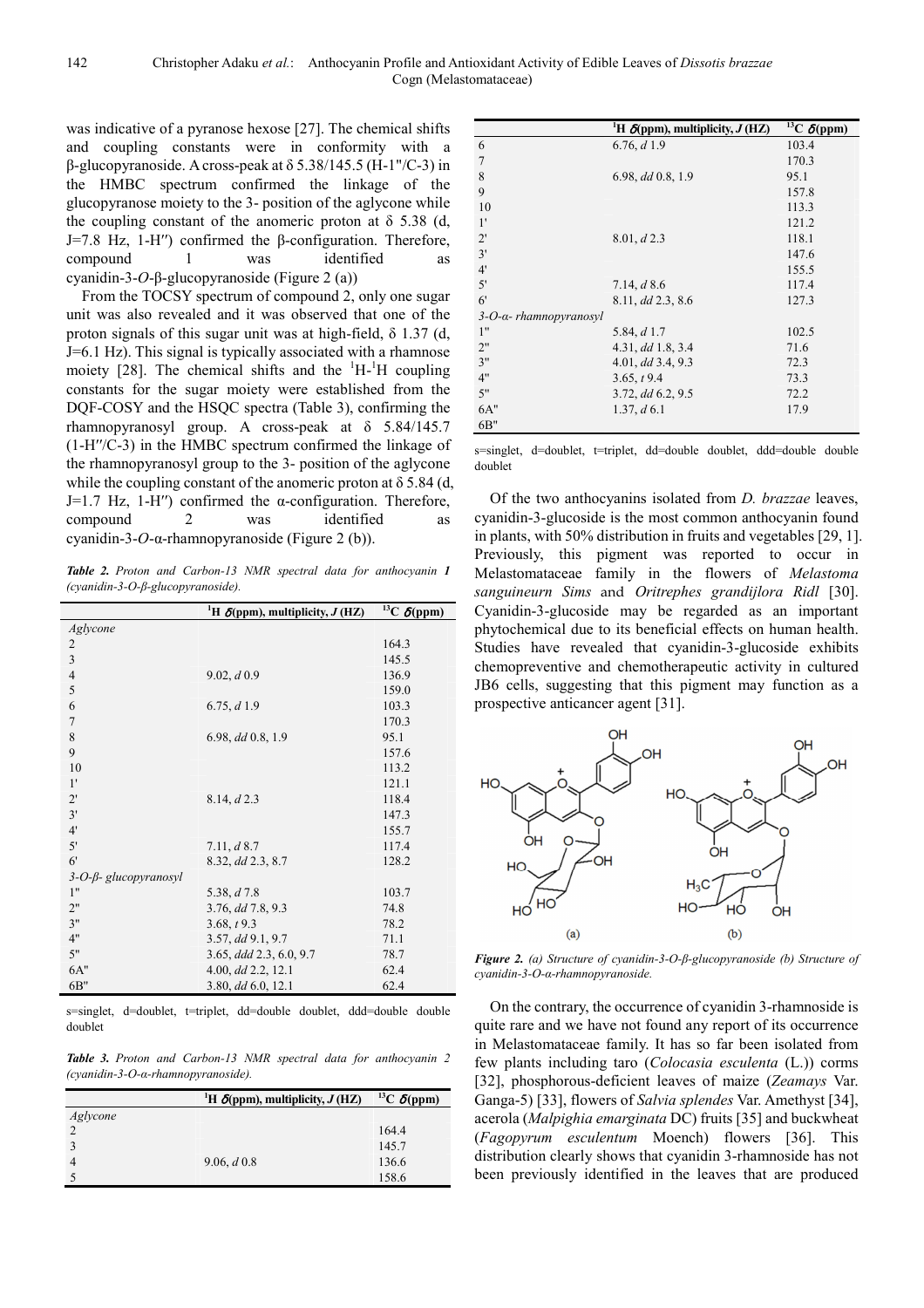under natural conditions. The distribution also shows that the pigment is not readily available in the human diet, appearing only as a minor component in acerola fruits. Therefore, to the best of our knowledge this is the first time cyanidin 3-rhamnoside is being reported as a major component of human diet. In addition, the occurrence of rhamnose as a monosaccharide moiety in anthocyanins is less common. It mainly occurs as a rutinose disaccharide moiety and other polysaccharides. Owing to the limited availability, the functional properties of cyanidin 3-rhamnoside have not been extensively studied. However, [35] reported that cyanidin 3-rhamnoside isolated from acerola exhibited strong antioxidant activity and strongly inhibited advanced glycation end products (AGES) which are associated with diabetes mellitus. In another study on effects of anthocyanidins and anthocyanins on drug metabolizing cytochromes P450 in primary human hepatocytes and human liver microsomes, cyanidin 3-rhamnoside together with other anthocyanins did not induce human CYP2A6, CYP2B6, CYP2C9, and CYP3A4. Unfortunately, the anthocyanins inhibited the marker activities of CYP enzymes to a significant extent, with cyanidin 3-rhamnoside exerting the strongest inhibitory effect [37]. However, the low levels of ingestion of anthocyanins as food or dietary supplement will seldom cause an induction or inhibition of CYP.

#### *3.2. Antioxidant Activity of the Anthocyanins*

The IC50 (the concentration of sample that reduced the initial DPPH concentration by 50%) values for *D. brazzae* anthocyanins (See Table 4) suggest appreciable radical scavenging activity against DPPH, which is consistent with other reports [38, 39]. Generally, the electron deficient structure of anthocyanins earns them natural antioxidant activity which is modulated by their structure. Among the anthocyanins, cyanidin and cyanidin-glycosides have been more widely studied for their antioxidant activity mainly because of their greater distribution in plants. Various *in vitro* and *in vivo* studies have reported remarkable antioxidant activity of cyanidin and cyanidin glycosides. In fact, in many instances cyanidin and cyanidin 3-glucoside exhibited higher antioxidant activity than Trolox (Vitamin E analogue) [38, 40] and comparable or higher activity than tert-butylhydroquinone and butylated hydroxytoluene [41, 42] which are renown antioxidants. Cyanidin 3-glucoside also showed a significant antioxidant capacity in the protection of human low density lipoprotein (LDL) oxidation, which was superior to both ascorbic acid and resveratrol [43]. According to [44] cyanidin and cyanidin 3-glucoside demonstrated higher antioxidant efficacy than α-tocopherol in rat liver microsomes but similar activity as α-tocopherol in liposomes and rabbit erythrocyte. More importantly, the antioxidant activity of cyanidin and cyanidin 3-glucoside reduced cytotoxicity and apoptosis without causing toxic side effects on the cell [45, 46]. However, in this study the remarkable antioxidant activity demonstrated by *D. brazzae* anthocyanins was lower than the antioxidant activity of quercetin.

#### *3.3. Quantification of the Anthocyanins*

The total anthocyanin content of *D. brazzae* leaves was 317 mg/100g fresh weight (Table 4). Since leaves are scarce as dietary sources of anthocyanins, most studies on anthocyanins in leaves tend to focus on the qualitative rather than the quantitative content. Therefore, information regarding the quantitative content of anthocyanins in leaves is generally scanty. Many dietary sources contain variable quantitative amounts of anthocyanins due to several factors including stage of maturity, period of harvest, genotype, cultural practices, etc. However, the total anthocyanin content in *D. brazzae* leaves was within the range  $(80 - 680 \text{ mg}/100 \text{g})$  of anthocyanins content in some edible fruits [47] and within the range (181.2-716.4 mg/100g) of anthocyanin content in grape varieties [48] which serve as a major commercial source for anthocyanins. This shows that the quantity of anthocyanins in *D. brazzae* leaves is appreciable.

# **4. Conclusion**

Anthocyanins have been identified in Dissotis genus for the first time. The revelation of these anthocyanins may be of paramount chemotaxonomic importance. A new source for the uncommon cyanidin 3-rhamnoside has been identified, which may enhance comparative studies of anthocyanins. The appreciable quantity and remarkable antioxidant potency of *D. brazzae* anthocyanins suggest that this plant may serve as a useful source of anthocyanins for dietary antioxidants and nutraceutical and functional food development.

*Table 4. Quantitative amounts of anthocyanins 1 and 2 and IC50 for anthocyanins 1 and 2 and Quercetin.* 

| Compound              | Amount $(mg/100g$ fr. wt) | IC50 $\pm$ S. D. ( $\mu$ g/ml) |
|-----------------------|---------------------------|--------------------------------|
| Anthocyanin 1         | $128 \pm 0.44$            | $9.2 \pm 0.2$                  |
| Anthocyanin 2         | $189\pm0.42$              | 14.0 $\pm$ 0.6                 |
| Anthocyanins $1 \& 2$ | $317\pm0.43$              | $12.6 \pm 0.4$                 |
| Quercetin             |                           | $4.5 \pm 0.4$                  |

# **Acknowledgements**

This study was supported by the EU project called MUTHI (Multidisciplinary University Traditional Health Initiative, FP7-AFRICA 2010, Grant Agreement 266005) and Makerere – SIDA Phase IV project (2015/2020 Agreement).

# **References**

- [1] Khoo, H. E., Azlan, A., Tang, S. T. and Lim, S. M. (2017). Anthocyanidins and anthocyanins: colored pigments as food, pharmaceutical ingredients, and the potential health benefits. Food and Nutrition Research, 61: 361779.
- [2] Li, X., Thwe, A. A., Park, C. H., Kim, S. J., Arasu, M. V., Abdullah, A. N., et al. (2017). Ethephon-induced phenylpropanoid accumulation and related gene expression in tartary buckwheat (*Fagopyrum tataricum* (L.) Gaertn.) hairy root. Biotechnology and Biotechnological Equipment, 31 (2): 304-311.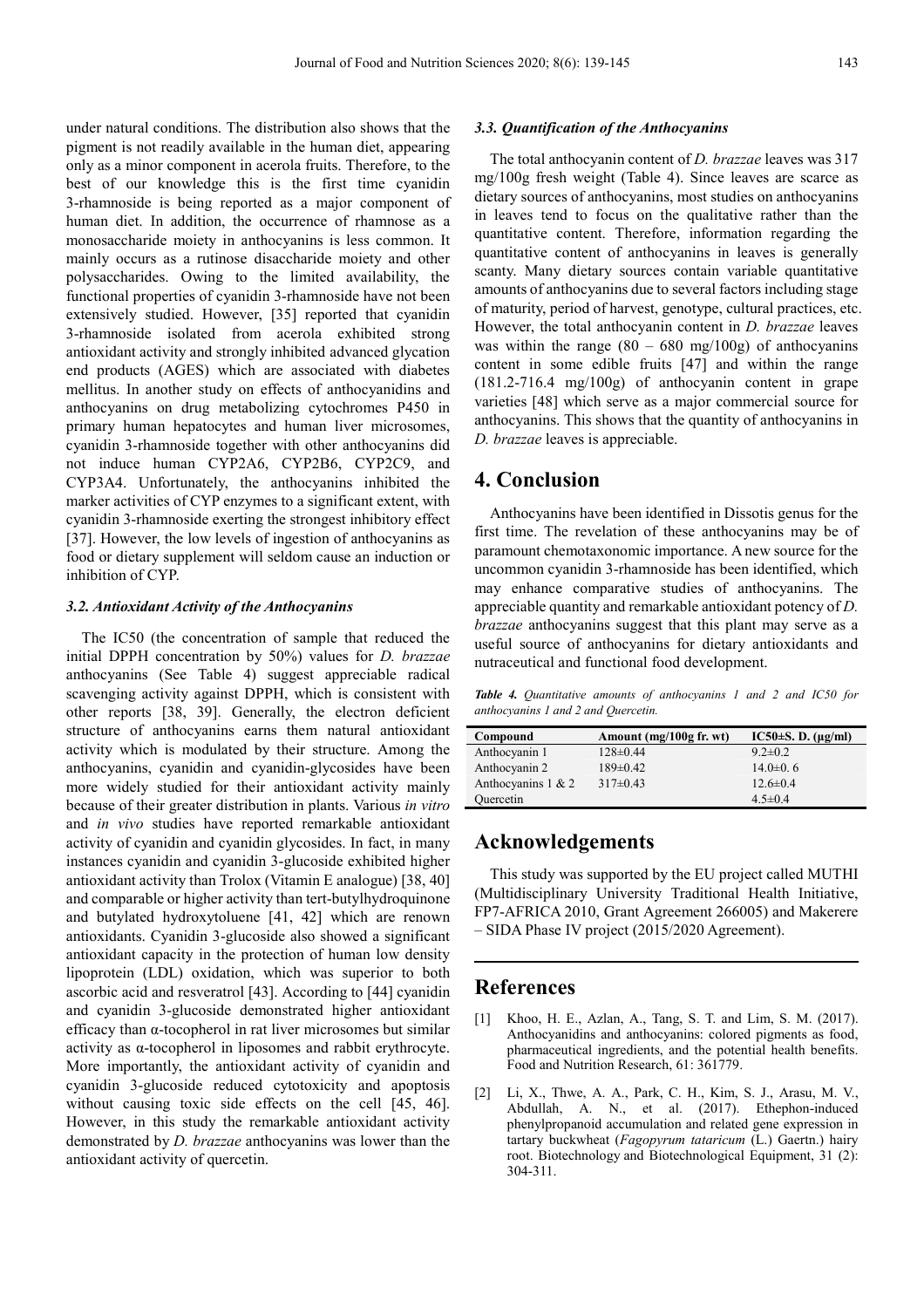- [3] Zhao, D. and Tao, J. (2015). Recent advances on the development and regulation of flower color in ornamental plants. Frontiers in Plant Science, 6: 261.
- [4] Tanaka, Y. and Ohmiya, A. (2008). Seeing is believing: engineering anthocyanin and carotenoid biosynthetic pathways. Current Opinion in Biotechnology, 19: 190–197.
- [5] Ali, H. M., Almagribi, W. and Al-Rashidi, M. N. (2016). Antiradical and reductant activities of anthocyanidins and anthocyanins, structure-activity relationship and synthesis. Food Chemistry, 194: 1275-1282.
- [6] Musilová, J., Trebichalský, P., Timoracká, M. and Bystrická, J. (2013). Cultivar as one of the factors affecting the anthocyanin content and antioxidant activity in strawberry fruits. Journal of Microbiology, Biotechnology and Food Sciences, 2 (1): 1765-1775.
- [7] Scalzo, J., Stevenson, D. and Hedderley, D. (2013). Blueberry estimated harvest from seven new cultivars: fruit and anthocyanins. Food Chemistry, 139: 44-50.
- [8] EFSA Panel on Food Additives and Nutrient Sources added to Food (ANS). (2013). Scientific Opinion on the re-evaluation of anthocyanins (E 163) as a food additive. EFSA Journal, 11 (4): 3145.
- [9] Simões, C., Albarello, N., de Castro, T. C. and Mansur, E. (2012). Production of anthocyanins by plant cell and tissue culture strategies, In: Orhan, I. E. (Ed.), Biotechnological production of plant secondary metabolites*.* Bethan Science Publishers, Dubai, p. 67-86.
- [10] Passeri, V., Koes, R. and Quattrocchio, F. M. (2016). New challenges for the design of high value plant products: stabilization of anthocyanins in plant vacuoles. Frontiers in Plant Science, 7: e0136365.
- [11] Appelhagen, I., Wulff-Vester, A. K., Wendell, M., Hvoslef-Eide, A., Russell, J., Oertel, A., et al. (2018). Colour bio-factories: towards scale-up production of anthocyanins in plant cell cultures. Metabolic Engineering, 48: 218-232.
- [12] Fernandes, R. and Fernandes, A. (1978). Melastomataceae. In: Launert, E. (Ed.), Flora Zambesiaca. Royal Botanic Gardens, Kew, 4: p. 220.
- [13] Wagner, W. L., Herbst, D. R. and Sohmer, S. H. (1990). Manual of the flowering plants of Hawai. University of Hawaii Press, Bishop Museum, Honolul, 2.
- [14] Kitadi, J. M., Mazasa, P. P., Tshibangu, D. S. T., Memvanga, P. B., Ngbolua, K. N., Taba, N. K., et al. (2015). Anti-sickling and antioxidant activities of anthocyanins extracts from *Dissotis brazzae* Cogn (Melastomataceae). Journal of Advancement in Medical and Life Sciences, 3 (4): 1-6.
- [15] Moshi, M. J., Innocent, E., Masimba, P. J., Otieno, D. F., Weisheit, A., Mbabazi, P., et al. (2009). Antimicrobial and brine shrimp toxicity of some plants used in traditional medicine in Bukoba District, north-western Tanzania. Tanzania Journal of Health Research, 11 (1): 23-28.
- [16] Chhabra, S. C. and Mahunnah, R. L. A. (1994). Plants used in traditional medicine by Hayas of Kagera region, Tanzania. Economic Botany, 48 (2): 121-129.
- [17] Abere, T. A., Onwukaeme, D. N. and Eboka, C. J. (2009). Pharmacognostic evaluation of the leaves of *Dissotis rotundifolia* Triana (Melastomataceae). African Journal of

Biotechnology, 8 (1): 113-115.

- [18] Aja, P. M., Alum, E. U., Ezeani, N. N., Ibiam, U. A. and Egwu, C. (2015). Comparative phytochemical evaluation of *Dissotis rotundifolia* root and leaf. Global Veterinaria, 14 (3): 418-424.
- [19] Soyinka, J. O., Oguntade, T. O., Onawunmi, G. O., Idowu, T. O. and Ogundaini, A. O. (2008). Antioxidant and antimicrobial constituents of *Dissotis erecta* And *Dissotis rotundifolia*. Nigerian Journal of Pharmaceutical Research, 7 (1): 76-82.
- [20] Andersen, Ø. M. and Fossen, T. (2005). Characterization of anthocyanins by NMR. In: Wrolstad, R. E. (Ed.), Handbook of food analytical chemistry: pigments, colorants, flavors, texture, and bioactive food components. John Wiley and Sons Inc., Hoboken, N J, p. 47-69.
- [21] Jordheim, M., Enerstvedt, K. H. and Andersen, Ø. M. (2011). Identification of 3-O-β-(6''-(3-Hydroxy-3-methylglutaroyl)glucoside) and other anthocyanins from wild and cultivated blackberries. Journal of Agricultural and Food Chemistry, 59: 7436-7440.
- [22] Adaku, C., Skaar, I., Byamukama, R., Jordheim, M. and Andersen, Ø. M. (2020). Anthocyanin profile and antioxidant property of anti-asthma flowers of *Cordyline terminalis* (L.) Kunth (Agavaceae). Natural Products Communication, 15 (5): 1-7.
- [23] Andersen, Ø. M. (1985). Chromatographic separation of anthocyanins in cowberry (lingonberry), *Vaccinium vites-idaea* L. Journal of Food Science, 50: 1230-1232.
- [24] Hong, V. and Wrolstad, R. E. (1990). Use of HPLC separation/photodiode array detection for characterization of anthocyanins. Journal of Agricultural Food Chemistry, 38 (3): 708-715.
- [25] Harborne, J. B. (1958). Spectral methods of characterizing anthocyanins. Biochemical Journal, 70: 0-22.
- [26] Andersen, Ø. M., Aksnes, D. W., Nerdal, W. and Johansen, O. P. (1991). Structure elucidation of cyanidin-3-sambubioside and assignments of the H-1 and C-13 NMR resonances through 2-dimensional shiftcorrelated NMR techniques. Phytochemical Analysis, 2: 175-183.
- [27] Markham, K. R. and Chari, M. (1982). Carbon-13 NMR spectroscopy of flavonoids. In: Harborne, J. B. and Mabry, T. J. (Eds.), The flavonoids: advances in research. Chapman and Hall, London, p. 19-134.
- [28] Reiersen, B., Kiremire, B. T., Byamukama, R. and Andersen, Ø. M. (2003). Anthocyanins acylated with gallic acid from chenille plant, *Acalypha hipsida*. Phytochemistry, 64: 867-871.
- [29] Castañeda-Ovando, A., Pacheco-Hernández, M. L., Páez-Hernández, M. E., Rodríguez, J. A. and Galán-Vidal, C. A. (2009). Chemical studies of anthocyanins: a review. Food Chemistry, 113 (4): 859-871.
- [30] Lowry, J. B. (1976). Anthocyanins of the Melastomataceae, Myrtaceae and some allied families. Phytochemistry, 15: 513-516.
- [31] Ding, M., Feng, R., Wang, S. Y., Bowman, L., Lu, Y., Qian, Y., et al. (2006). Cyanidin-3-glucoside, a natural product derived from blackberry, exhibits chemopreventive and chemotherapeutic activity. The Journal of Biological Chemistry, 281 (25): 17359-17368.